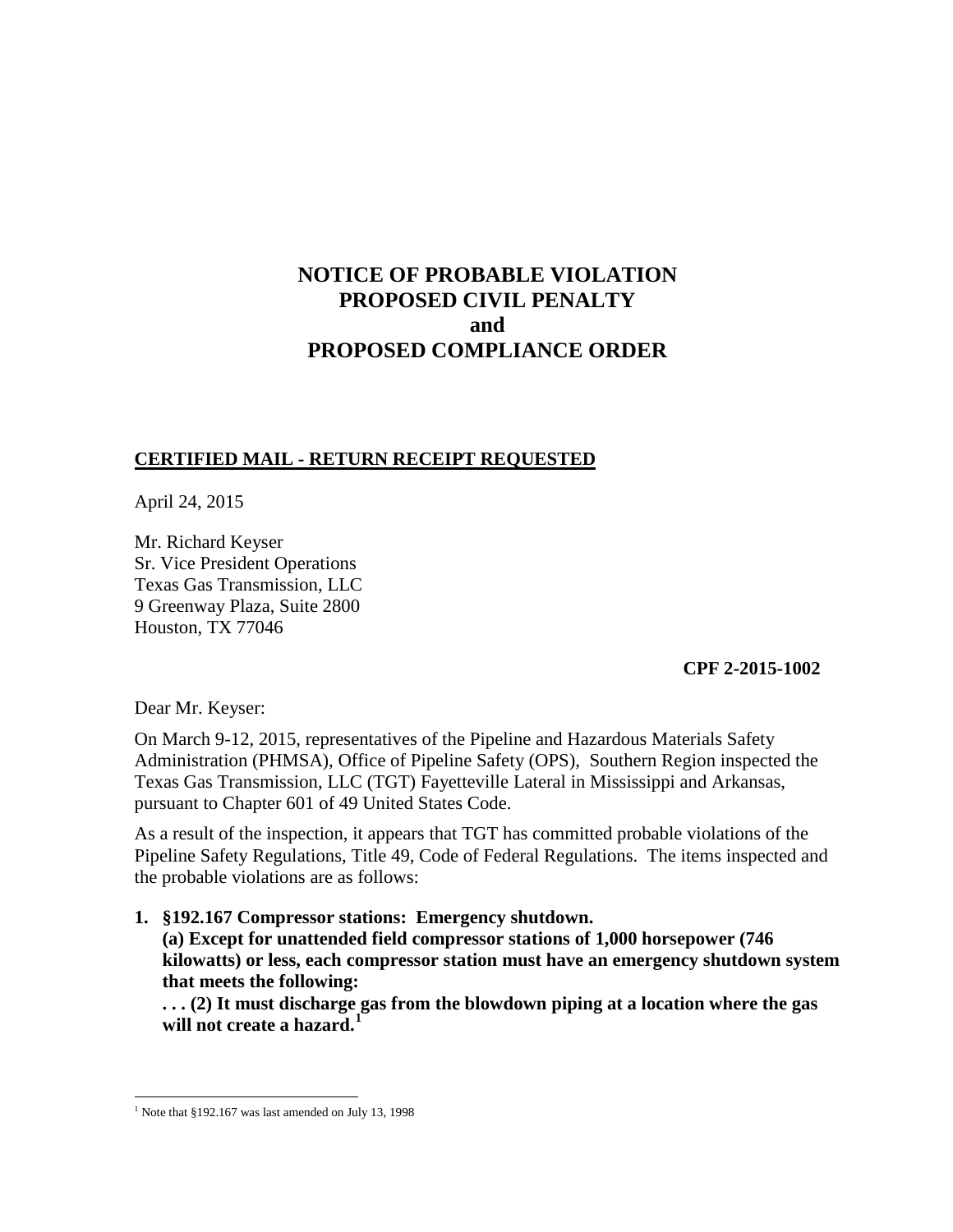TGT did not configure the emergency shutdown system (ESD) at its Bald Knob compressor station so as to discharge gas from the blowdown piping at a location where the gas will not create a hazard.

During the PHMSA inspection, the inspector observed and took pictures of ESD trip station vents near the compressor building and other locations at the compressor station. The vents were oriented vertically and would discharge natural gas at an elevation of approximately 3 to 5 feet above the ground in the event of an ESD activation. The discharge of natural gas at these locations in this configuration could create a hazard to individuals.

**2. §192.199 Requirements for design of pressure relief and limiting devices. Except for rupture discs, each pressure relief or pressure limiting device must: … (e) Have discharge stacks, vents, or outlet ports designed to prevent accumulation of water, ice, or snow, located where gas can be discharged into the atmosphere without undue hazard;<sup>2</sup>**

TGT's blowdown discharge stacks for its meter stations were not located so as to discharge gas into the atmosphere without undue hazard.

During the PHMSA inspection, the inspector observed and took pictures of blowdown discharge stacks at the Midge #2 and Southeast Rainbow #1 meter stations. The blowdown discharge stacks at the tap valve were oriented vertically to discharge gas at an elevation of approximately 3 to 5 feet above the ground. Vented natural gas could create an undue hazard to individuals near the discharge stack in the event the discharge stacks were activated.

#### Proposed Civil Penalty

 $\overline{a}$ 

Under 49 United States Code, § 60122, TGT is subject to a civil penalty not to exceed \$200,000 per violation per day the violation persists up to a maximum of \$2,000,000 for a related series of violations. For violations occurring prior to January 4, 2012, the maximum penalty may not exceed \$100,000 per violation per day, with a maximum penalty not to exceed \$1,000,000 for a related series of violations. The Compliance Officer has reviewed the circumstances and supporting documentation involved in the above probable violations and has recommended that TGT be preliminarily assessed a civil penalty of \$72,300 as follows:

| Item number | Penalty  |
|-------------|----------|
|             | \$36,000 |
|             | \$36,300 |

 $2$  Note that §192.199 was last amended on November 17, 1970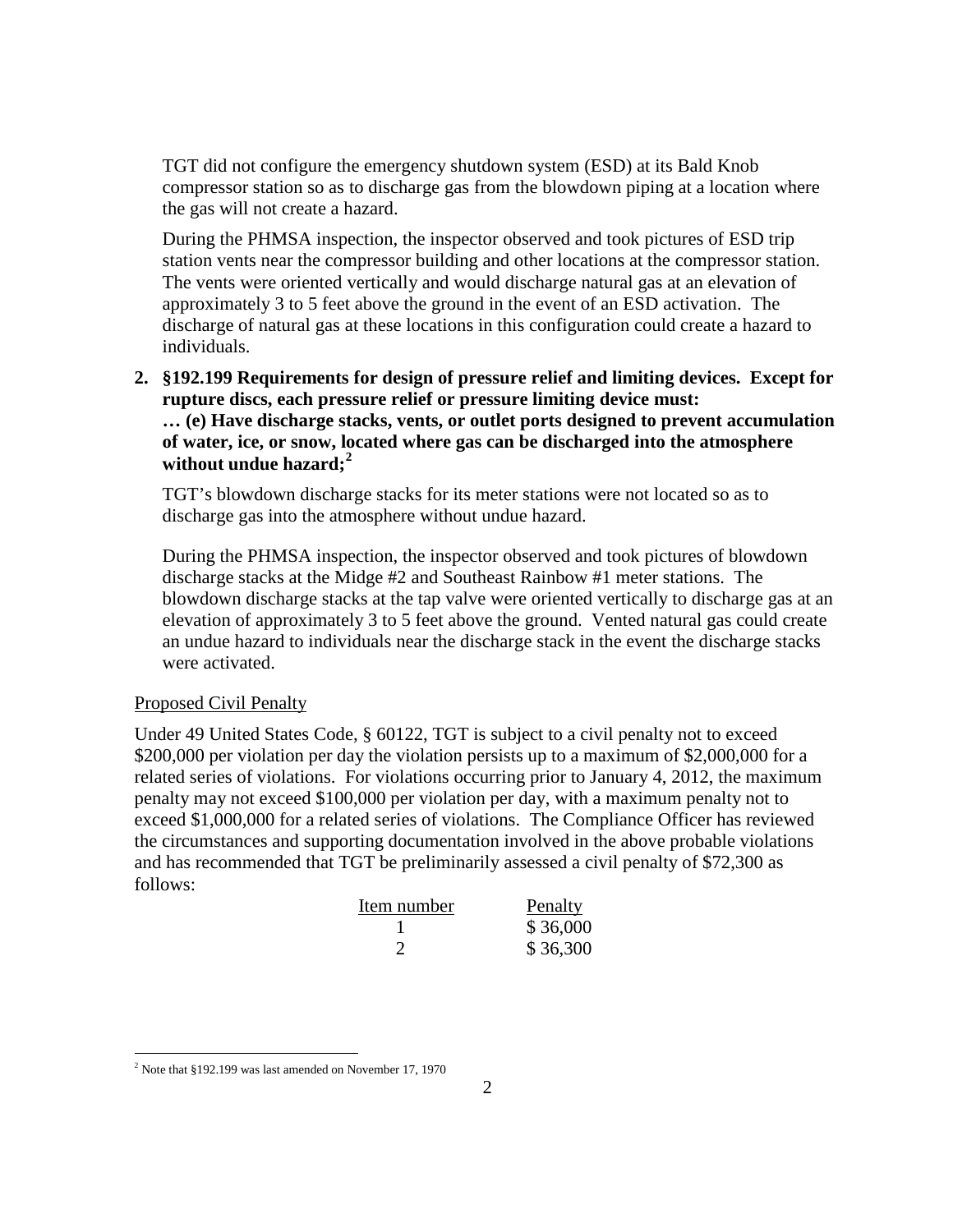#### Proposed Compliance Order

With respect to items 1 and 2, pursuant to 49 United States Code § 60118, the Pipeline and Hazardous Materials Safety Administration proposes to issue a Compliance Order to Texas Gas Transmission, LLC. Please refer to the *Proposed Compliance Order*, which is enclosed and made a part of this Notice.

#### Response to this Notice

Enclosed as part of this Notice is a document entitled *Response Options for Pipeline Operators in Compliance Proceedings*. Please refer to this document and note the response options. Be advised that all material you submit in response to this enforcement action is subject to being made publicly available. If you believe that any portion of your responsive material qualifies for confidential treatment under 5 U.S.C. 552(b), along with the complete original document you must provide a second copy of the document with the portions you believe qualify for confidential treatment redacted and an explanation of why you believe the redacted information qualifies for confidential treatment under 5 U.S.C. 552(b). If you do not respond within 30 days of receipt of this Notice, this constitutes a waiver of your right to contest the allegations in this Notice and authorizes the Associate Administrator for Pipeline Safety to find facts as alleged in this Notice without further notice to you and to issue a Final Order.

In your correspondence on this matter, please refer to **CPF 2-2015-1002** and for each document you submit, please provide a copy in electronic format whenever possible.

Sincerely,

Wayne T. Lemoi Director, Office of Pipeline Safety PHMSA Southern Region

Enclosures: *Proposed Compliance Order Response Options for Pipeline Operators in Compliance Proceedings*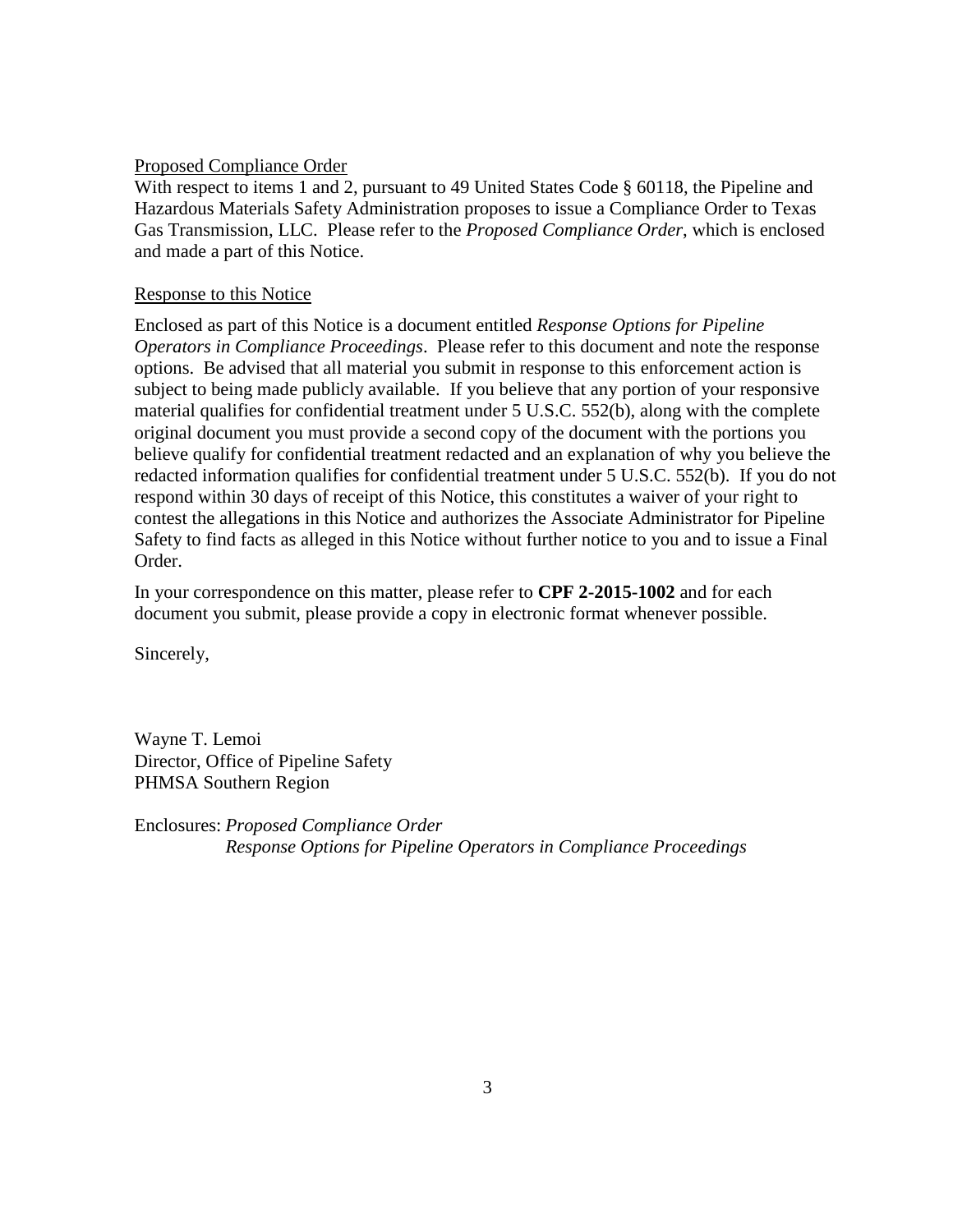## **PROPOSED COMPLIANCE ORDER**

Pursuant to 49 United States Code § 60118, the Pipeline and Hazardous Materials Safety Administration (PHMSA) proposes to issue to Texas Gas Transmission, LLC (TGT) a Compliance Order incorporating the following remedial requirements to ensure the compliance of TGT with the pipeline safety regulations:

- 1. In regard to Item Number 1 of the Notice pertaining to the improperly configured emergency shutdown system (ESD) blowdown piping vents at the Bald Knob compressor station, TGT must complete the following:
	- a. No later than 30 days after issuance of the Compliance Order,
		- i. Conduct a survey of all compressor stations on the Fayetteville Lateral and Greenville Lateral pipelines to identify all improperly configured ESD blowdown piping vents where the discharge of gas from the vents could create a hazard.
		- ii. Provide written documentation to the Director, Office of Pipeline Safety, PHMSA Southern confirming that all the compressor stations on the Fayetteville Lateral and Greenville Lateral pipelines were surveyed and that all improperly configured ESD blowdown piping vents were identified.
	- b. No later than 45 days after issuance of the Compliance Order, provide to the Director, Office of Pipeline Safety, PHMSA Southern Region a written schedule for modifying all the improperly configured ESD blowdown piping vents at all the compressor stations on the Fayetteville Lateral and Greenville Lateral pipelines.
	- c. No later than 60 days after issuance of the Compliance Order,
		- i. Modify all the improperly configured ESD blowdown piping vents at all the compressor stations on the Fayetteville Lateral and Greenville Lateral pipelines so that any discharged gas will not create a hazard if an ESD is activated.
		- ii. Provide documentation to the Director, Office of Pipeline Safety, PHMSA Southern Region demonstrating that TGT has completed the modifications required by Item 1.c.i.
- 2. In regard to Item 2 of the Notice pertaining to the improperly configured blowdown stacks on the Fayetteville Lateral line, TGT must complete the following:
	- a. No later than 30 days after issuance of the Compliance Order,
		- i. Conduct a survey of its pipeline facilities along the Fayetteville Lateral and Greenville Lateral pipelines to identify all improperly configured discharge stacks, vents, or outlet ports where vented natural gas could create an undue hazard in the event the discharge stacks, vents, or outlet ports were activated.
		- ii. Provide written documentation to the Director, Office of Pipeline Safety, PHMSA Southern confirming that all pipeline facilities were surveyed and that all discharge stacks, vents, or outlet ports were identified.
	- b. No later than 45 days after issuance of the Compliance Order provide to the Director, Office of Pipeline Safety, PHMSA Southern Region a written schedule for modifying